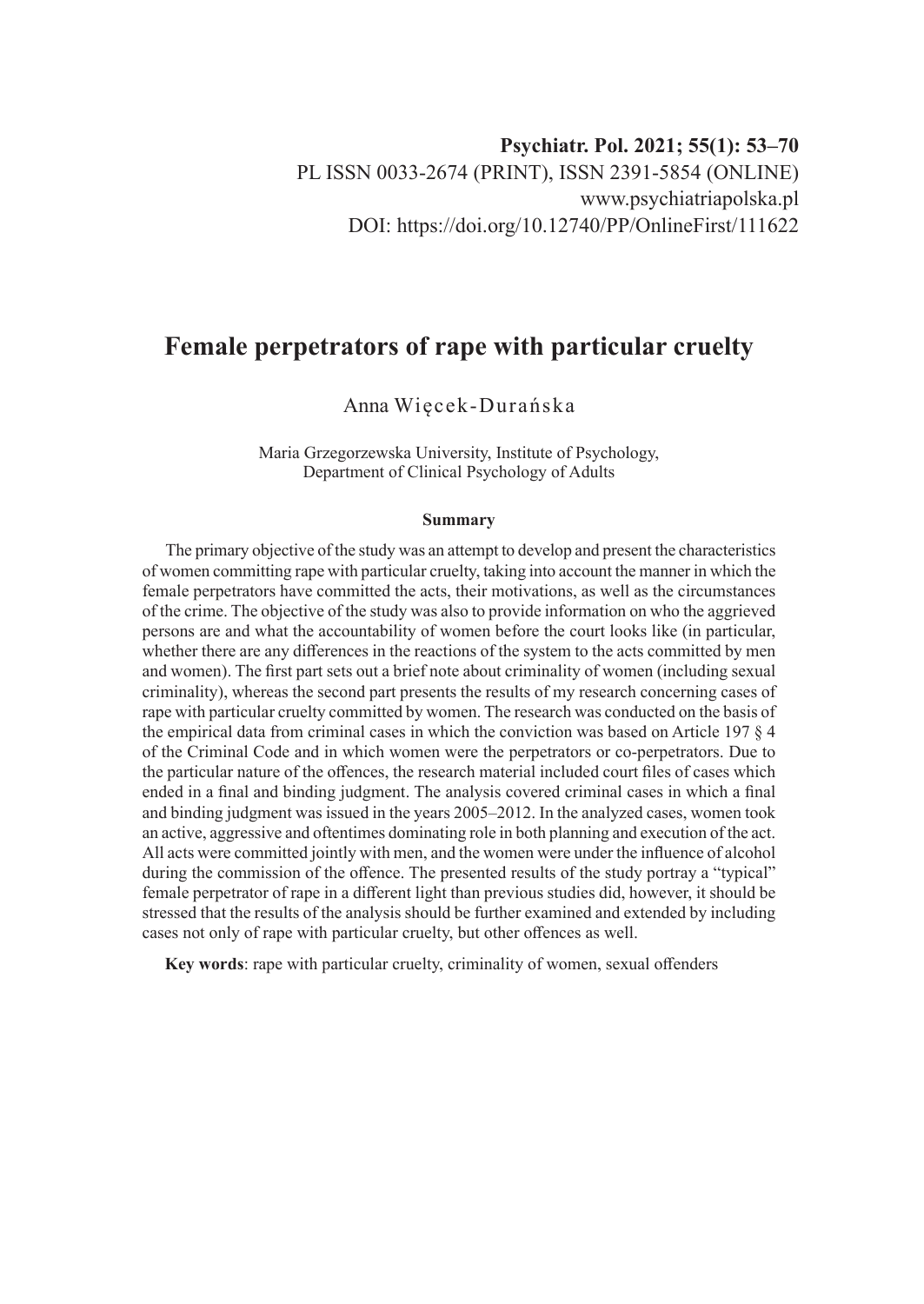#### **Introduction**

Crime among women is not a new phenomenon; every year, the official police and court records show that it constitutes 10% of all criminal acts<sup>1</sup>. For many years, both media and academic literature on this subject have been focusing on the changes occurring not only in the dynamics, but also in the quality of crimes committed by women.

This article is an analysis of selected aspects of criminal acts committed by women, which are the offence of rape with particular cruelty. It is composed of two parts: the first one is a brief historical note of criminal activity of women, whereas the second part presents the results of the study of court files concerning the cases of rape with particular cruelty committed by women.

#### **Criminal activity of women**

The issues relating to criminal activity of women have been of interest to researchers for a long time. Along with the studies aimed to increase the knowledge about criminality of men, the researchers were simultaneously striving to discover the reasons for criminal activity of women. Depending on the leading research trend, the researchers were looking for the sources of this phenomenon in the physical or psychosocial features. From the historical point of view, the following theories expounding the criminal activity of women can be distinguished:

- anthropological concepts;
- biochemical concepts;
- genetic concepts;
- psychological theories;
- sociological theories;
- multi-factorial theories.

Each of the above concepts recognizes different factors as the reasons for criminal behavior of women. According to anthropological concepts, which were the token of Cesare Lombroso, the tendency to break the law is genetic, and a born criminal can be recognized by certain traits of physical appearance [1]. Two categories of female offenders have been defined in this trend: the first category is the so-called born criminals, who, by acting in a certain manner, want to become more like men, which makes them "semi-man" [1]. Born criminals have been marked, among other things, by reluctance to be a mother, increased sexual desire, tendency to be promiscuous, preference for outfits, activities and addictions which are typical for men [2, p. 29]. Furthermore, it was believed that born criminals have such physical attributes as: "large jaws, hard eyes, prominent cheekbones, thin lips, male-like physiognomy, vellus hair on the face" [1, p. 216–217]. The second category of female offenders was described

<sup>1</sup> http://statystyka.policja.pl/st/wybrane-statystyki/przestepczosc-kobiet/50869,Przestepczosc-kobiet.html (retrieved: March 2019)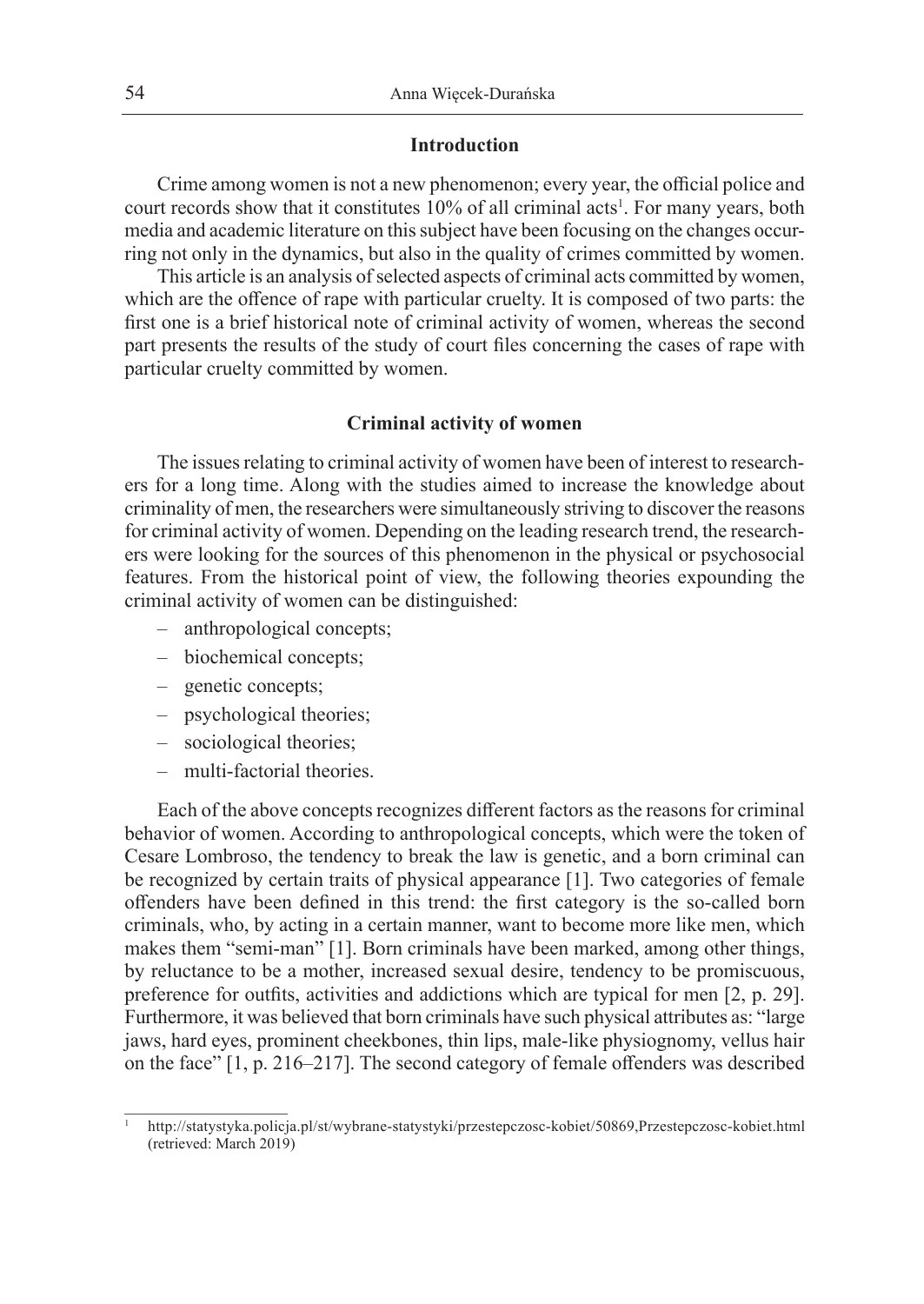as "occasional criminals" [1]. According to Lombroso, most women committing crimes are occasional criminals because, as weak and submissive creatures, they engage in criminal activities when encouraged by men. Crimes against property are an exception, as it was believed that women committing theft had a disturbed understanding of ownership (understanding of ownership "at the level of a young child") [2, p. 28–29].

Although the theory was widely criticized [3], it later formed the foundation for a range of concepts explaining biological predetermination of female criminality. One piece of this foundation were the views advanced by William Isaac Thomas [4], who indicated in his works that the reason for criminality of women was their dissatisfaction with their sex roles. On the other hand, Otto Pollak [5] argued that physiological cycles can cause disturbance of psychophysical balance of women and, thus, foster criminal activity. He believed that women commit crimes just as much as men, although it is revealed much less frequently. Furthermore, he considered the traditional model of female gender roles and the so-called male notions of chivalry towards women to be the reasons why crimes committed by women are not revealed. He thought that men wanted to protect women and treat them in a caring manner, which was supposed to be reflected in the lenient reactions of the justice system to offences committed by women.

Another explanation for engagement in criminal activity by women were the biochemical concepts, which focused on the influence of periodic hormonal changes in the female body on their increased criminal activity [2, p. 35]. This line of research was inspired by Pollak's works. Over the time, these ideas developed to cover not only the menstrual period, but also pregnancy, postpartum and climacteric periods. On the basis of the research conducted at that time, the so-called premenstrual syndrome (PMS) was identified. It became a key part of works for many researchers. One of them was Katharina Dalton, who advanced the thesis according to which women suffering from PMS are more likely to engage in criminal activity [6, 7]. Another stage of a woman's life which some researchers believe to be a time of "raging hormones" is pregnancy and childbirth [2, p. 39]. According to the concept based on the thesis that hormones affect criminal activity, some women at that stage of their lives might show a tendency to steal things and abuse children [8]. Another issue that was stressed was the link between the killing of a newborn by the mother during the birth. These views, until this very day, are reflected in the Polish Criminal Code, which provides for infanticide as a type of privileged killing. Biochemical concepts of why women engage in criminal activity give a lot of attention to the time of climacteric and ageing. Some researchers stress that it is, indeed, between 40 and 50 years of age when the criminal activity of women goes up [8, 9]. It is important to note that the theses adopted by the supporters of biochemical concepts have never been unambiguously confirmed, on the other hand, there have been no analyses that would definitely contradict such conclusions, neither [10].

The development of genetic testing lead to the search for links between the heredity of traits and criminal conduct. It was assumed that since the sequence of DNA contains information about human behavior, then some group of genes must be responsible for the tendency to break the law [2]. In the beginning, the studies were based on biographical analyses, but later they were extended to include adoption studies and twin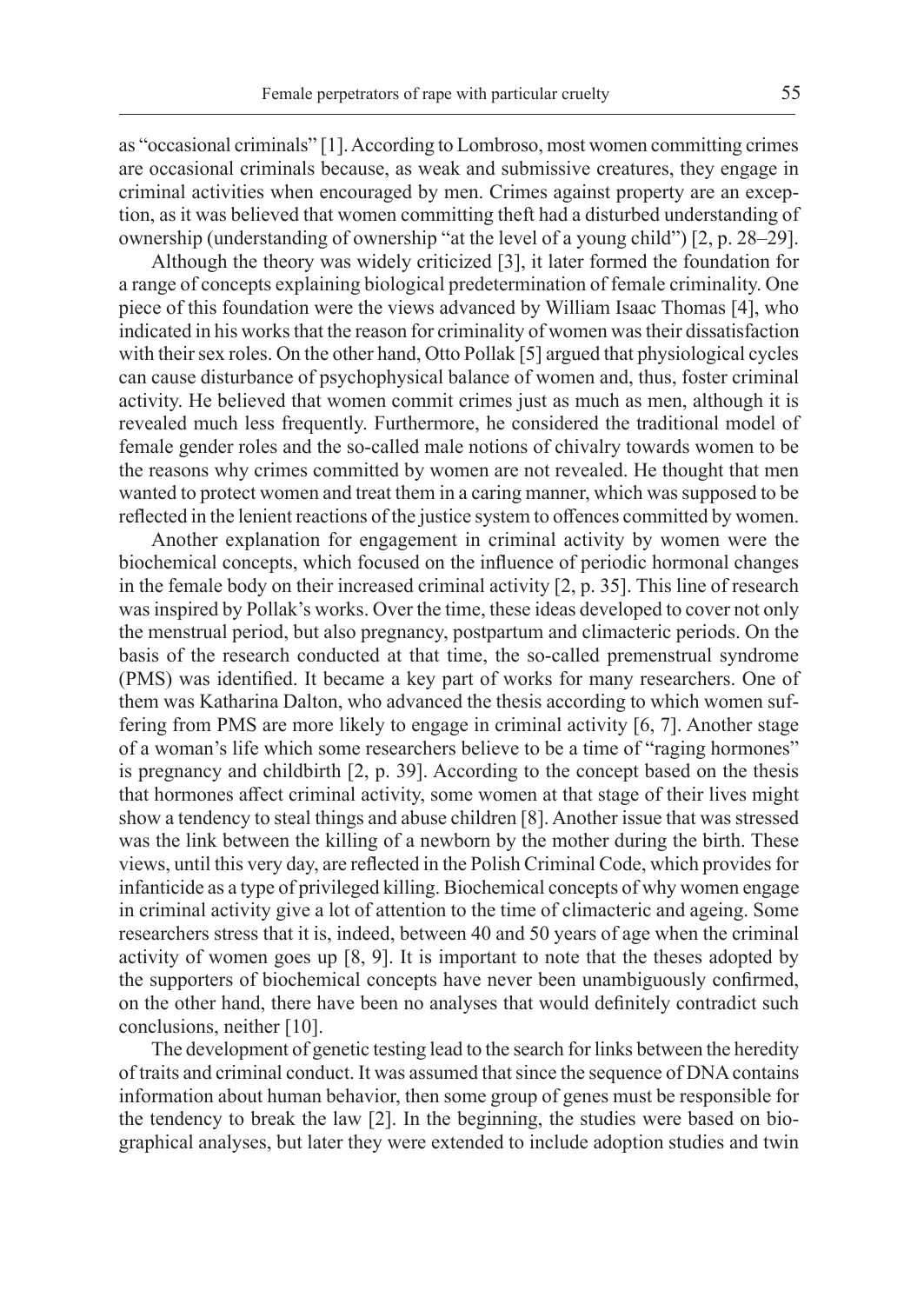studies. As a result of the studies aimed at establishing compliance of certain traits or behavior among monozygotic or dizygotic twins, it was found that both adolescent men and women show the highest level of compliance in terms of criminal activity [2, 11–13]. There was a 100% compliance in terms of engagement in criminal activity among monozygotic twins, and a 50% compliance among dizygotic twins, which the researchers believed to be a proof that criminal activity is predetermined genetically. This concept was widely criticized. At this point, it is worth quoting Stanisław Batawia, who stressed that "deviations and criminal offences are a consequence of a dynamic and cumulated impact of both genetics and environmental influences" [12, p. 74].

In the context of criminal activity of women, subsequent genetic concepts considered its source to be the development of the model of male and female personality. It was assumed that criminal activity was associated with the Y chromosome and its abnormalities, which can be found in male criminals more frequently. Female perpetrators of crime, according to these assumptions, were supposed to manifest male features and anomalies in the structure of female chromosomes [14]. The results of the study were inconclusive. In his research, Louis J. Kaplan [2] discovered the link between the chromosome anomalies in women and their criminal activity. In the population of convicted women, 1% of the group had three female chromosomes in the chromosome structure, 1% of the convicted women did not have the second female chromosome, whereas in the control group there were less women like this  $-0.12\%$  and 0.48% respectively. On the other hand, Lee Ellis postulated that, irrespectively of chromosomes and hormones, there were also other genetic factors affecting the criminality of women. He listed such factors as, among other things, smoking cigarettes during pregnancy, serotonin levels, speed of brain waves, epilepsy, and diabetes [14].

A different picture of predispositions to engage in criminal activity by women is provided by psychological theories. The first researcher who dealt with this topic was William I. Thomas. He rejected his previous theory of a "plant-like" nature of women and advanced it in the direction of a further search for psychological and social factors. According to Thomas, women with a tendency to engage in criminal activity expect the society to make them worthy and necessary for other people and the society [2, 16]. The most influential psychological theory explaining female criminality is the psychoanalytical theory. The structure of human personality proposed by Sigmund Freud and stages of its development were the foundation for interpretation of various deviations in behavior, including criminal activity. This concept outlines three parts of personality which work together and are dependent on each other, and these are: *id* (the unconscious part of the psyche), *ego* (conscious part of the psyche) and *superego* (structure in the psyche where the internalized norms of behavior are located). A conflict between any of these areas can lead to psychopathological occurrences [2, 11]. Similarly, disturbance of one of the stages of sexual development (oral, anal, phallic) can cause a fixation or complex. Freud believed that women, being unable to deal with their gender roles, show their discontent through their aggressive, rebellious behavior or other forms of immature neurotic behavior [2]. Female criminals were believed to be unfit for community life in a society due to the failure to fulfill their female gender roles. Other researchers who developed psychoanalytical theories and whose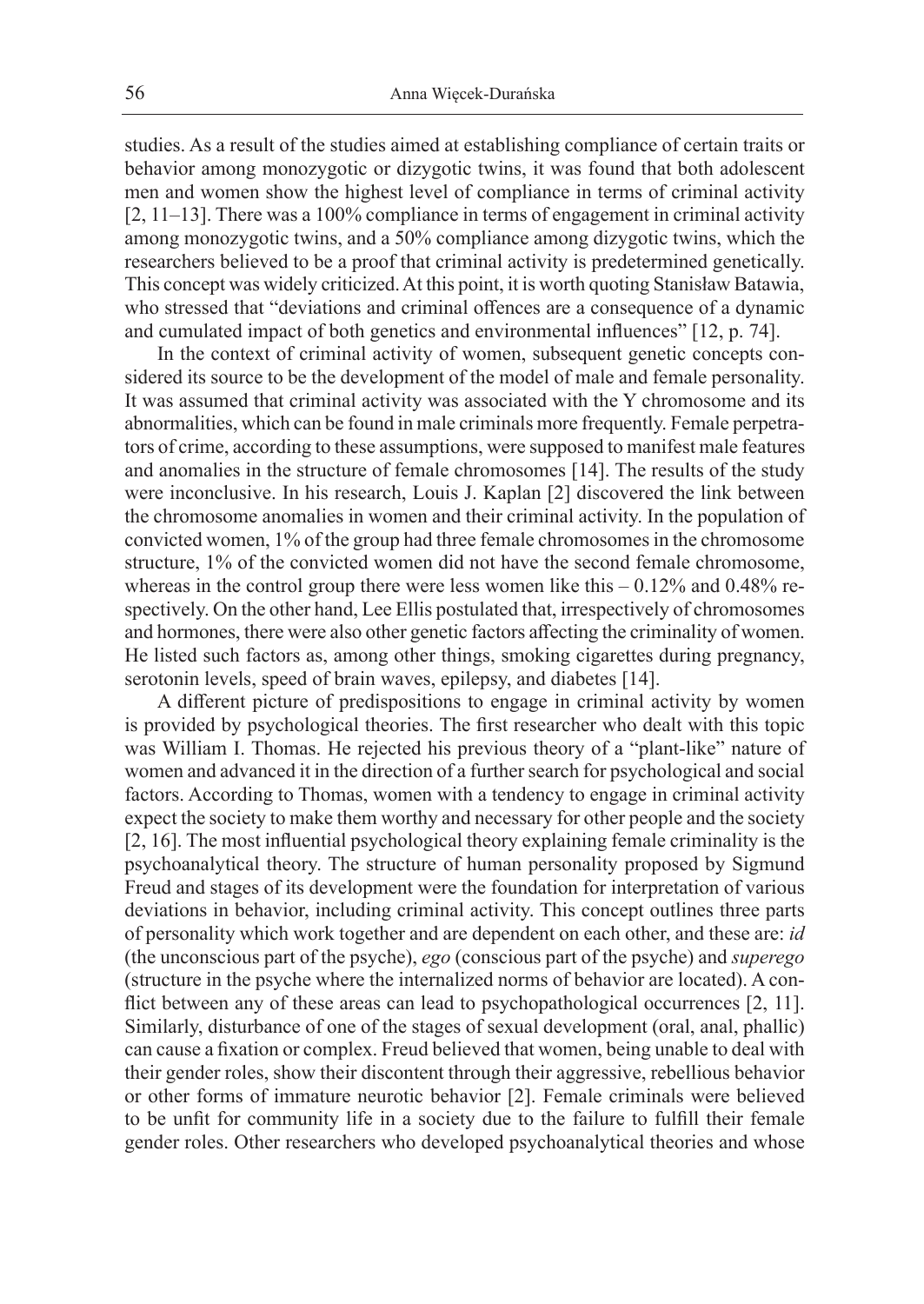works were concerning aggressive behavior of women, at least in some part, were: Adler, Jung, Erikson, Aichhorn, Fromm. Adler focused not on the sexual energy, but on the self-esteem. He believed that people strived to control others by winning an advantage over them. He thought it is the low self-esteem that is driving and motivating human behavior, so crimes committed by women may be a form of revenge for discrimination or they can be driven by the desire to improve one's position in a social group. Jung's works, in turn, introduced the term of archetype, which is a creation of experiences collected by the humankind. He believed that there is a female aspect of a male personality and a male aspect of a female personality. He called the feminine archetype in a man – *anima*, and the masculine archetype in a woman – *animus* [2]. The archetypes, according to Jung, could be conflicting with each other, they could cause misunderstandings and, as a consequence, cause domination of the masculine side over the feminine side. Such women not only take over the masculine lifestyle or life values, but also the tendency to be violent and commit crimes. Erikson, in turn, focused on the crises that every person goes through from early childhood until the old age. The manner one deals with particular crises influences the general functioning of a human, in particular, his or her personality profile. As a result of the experienced crises, the personality structure is recreated, hence, the system of values and approaches has to be reconstructed from scratch. According to this theory, criminal activity may result from a crisis that has not been dealt with completely or from a change in the hierarchy of one's values. Aichhorn believed that some men and women are predisposed to commit crimes. These predispositions are characterized by impulsive behavior, egocentric attitude toward the world or no feeling of guilt. He indicated that criminal activity is a far-reaching consequence of childhood experiences and it is rooted in the disturbed parent-child relationship. Fromm highlighted that human aggression can take two forms: benign aggression (biologically-based, instinctive adjustment to environment) and malignant aggression (socially-based, derivative of one's character). Fromm identified pseudoaggression in both men and women; this is a type of behavior that could be hurtful to someone, although it is not targeting that person directly.

As mentioned, above, the key role in the search for sources of female criminality was played also by sociological theories. Depending on the social determinants which play the key part in a given concept, we can distinguish between socio-economic theories, gender role theories, emancipation of women theories, control theories, strain theories, and feminist theories. According to the socio-economic approach, expounding criminal activity of women requires looking into the social and economic backgrounds [17]. Gender role theory stresses that the smaller participation of women going down the criminal path is caused by a different socialization processes of women and men, i.e., other patterns that boys and girls are being inculcated with from a very young age on. The concept of emancipation of women, however, devotes a lot of attention to the increased professional activity of women and the increased crime opportunities that it entails [8]. Adler believed that categorizing between typically male and typically female offences is artificial since the "emancipated female perpetrator of today is capable of committing any «male» crime, although in a different manner and using a different technique than a man would [2, p. 68].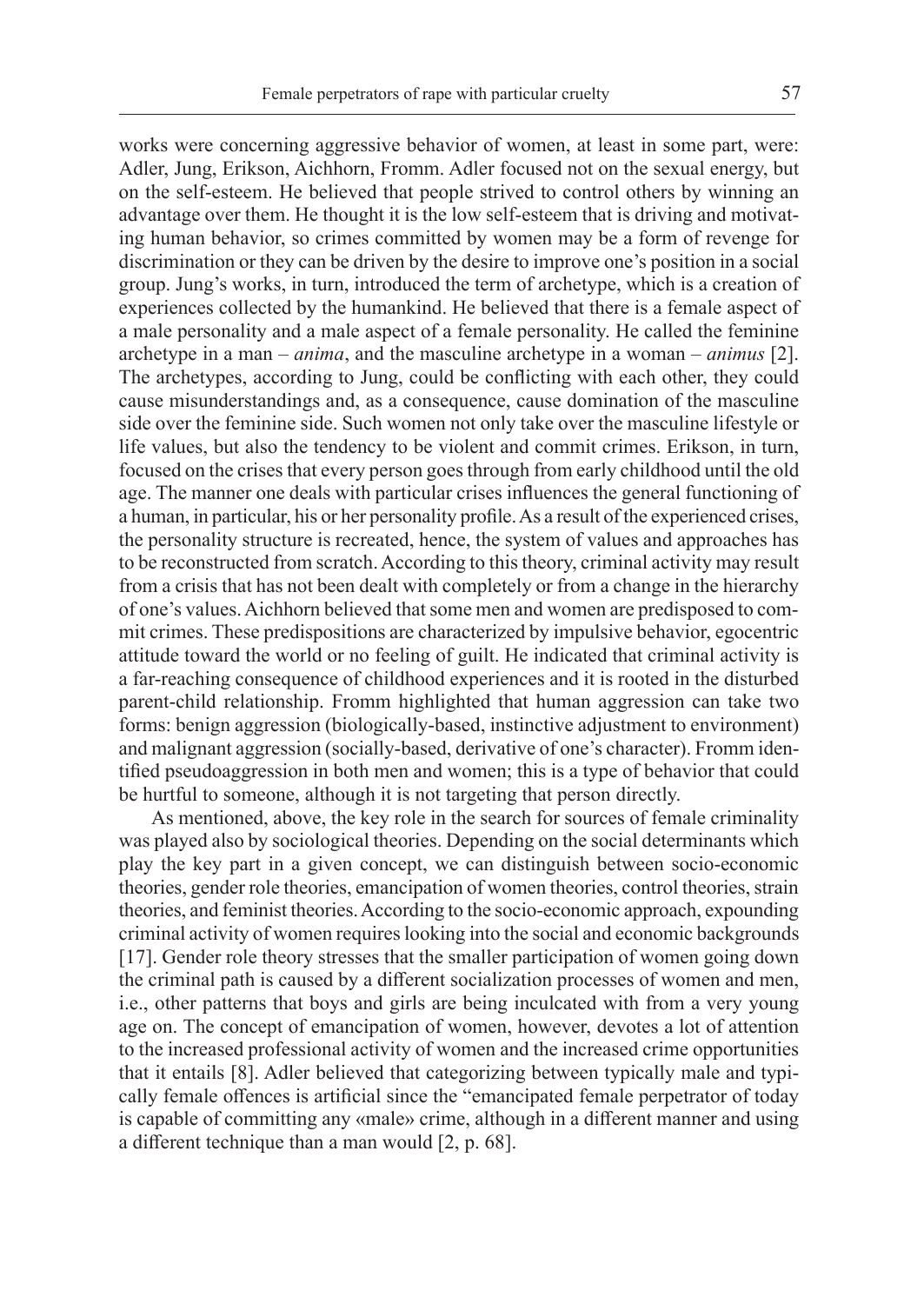At first, female criminality was associated with such offences as termination of pregnancy, infanticide, child abandonment, fraud, theft, handling of stolen property, reckless burning, defamation, giving false testimony [2, p. 28]. Manslaughter and robbery with violence were considered to be typically male crimes. If a woman committed manslaughter, it was likely to be a killing in the heat of passion (usually of a partner) or infanticide.

The literature on that subject is abundant in analyses concerning female victims of crimes [18]. There have been also attempts to characterize women as perpetrators of sexual abuse of children [19], manslaughter [20] and infanticide [21]. However, no comprehensive studies concerning female perpetrators of rape can be found. These topics have been discussed extensively from the perspective of perpetration by men [22].

#### **Research objective**

The primary objective of the study was an attempt to develop and present the characteristics of women committing rape with particular cruelty, taking into account the manner in which the female perpetrators have committed the acts, their motivations, as well as the circumstances of the crime. The objective of the study was also to provide information on who the aggrieved persons are and what the accountability of women before the court looks like; in particular, whether there are any differences in the reactions of the system to the acts committed by men and women.

#### **Method**

The research was conducted on the basis of the empirical data from criminal cases in which the conviction was based on Article 197 § 4 of the Criminal Code and in which women were the perpetrators or co-perpetrators. The research material included court files of cases which ended in a final and binding judgment. The analysis covered criminal cases in which a final and binding judgment was issued in the years 2005–2012. It was a fully intentional move to disregard the cases in which the classification of the act was changed, as the purpose of the study is not to analyze whether the court was right to apply the particular cruelty classification – it was, as mentioned above, to show the background motives of the female perpetrators' conduct and their psychosocial traits. To present a broader picture of the phenomenon, the obtained data and characteristics were presented from various research perspectives (psychological, legal and sociological one).

#### **Results**

The obtained results will be presented in the qualitative manner with reference to the number of cases.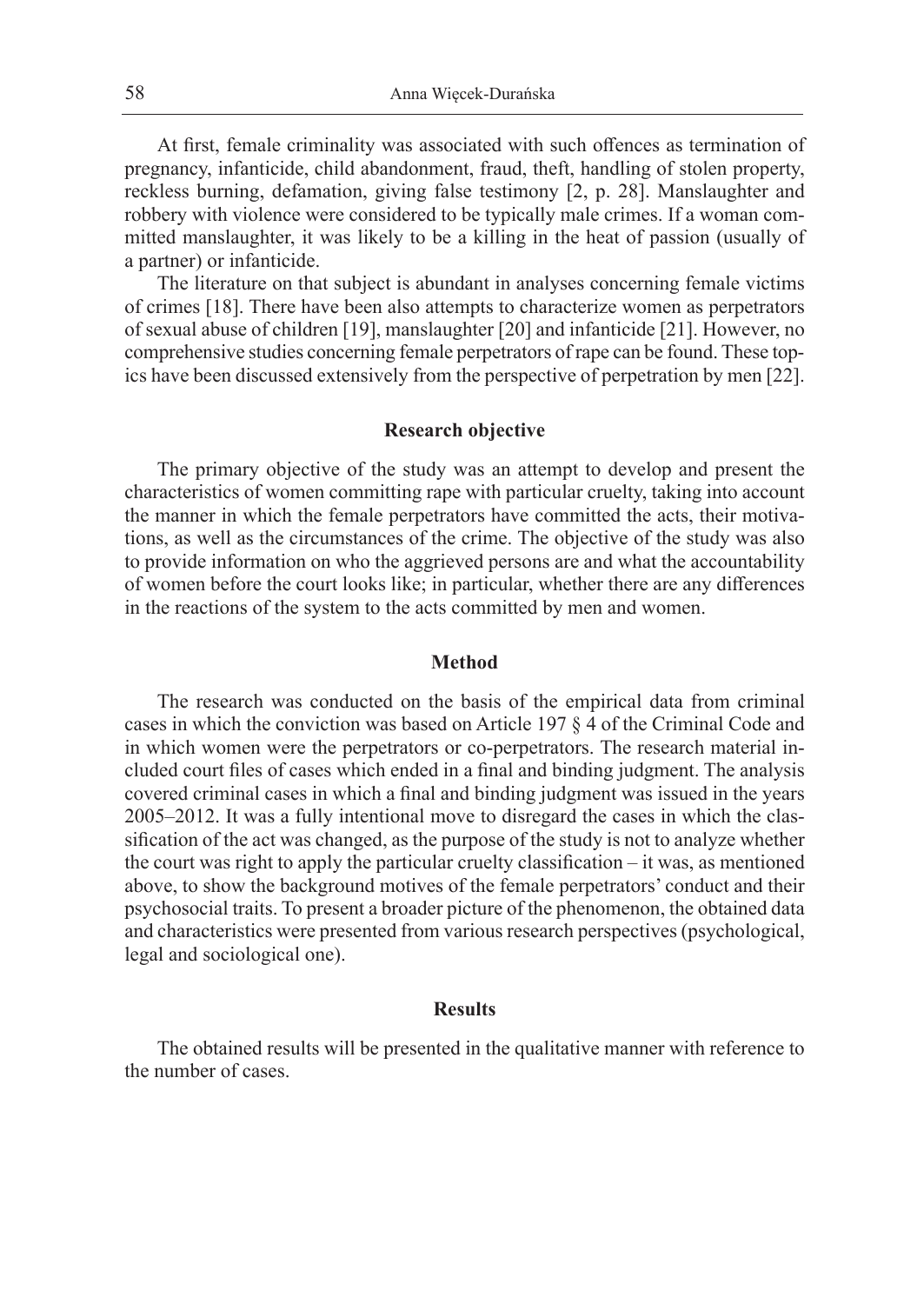#### **Characteristics of subjects**

The analyzed research material included court files of criminal cases from seven regional courts. In 31 cases qualified under Article 197 § 4 of the Criminal Code, there were 49 perpetrators, including 15 women, thus, 1/3 of the perpetrators were women.

#### **The offence and circumstances of commission**

Most of the analyzed offences committed by women were actual rapes; only two cases were classified as attempted rape. The rape was unsuccessful due to the strong resistance of the victim and a third-party intervention.

In a vast majority of cases, the offences occurred in the female perpetrator's apartment (8 cases), in two cases it was the victim's apartment, and in two further cases – a third-party apartment, including a summerhouse. Four incidents occurred in random places, such as a park or forest.

In the majority of the cases, the non-sexual motivation of the act was a characteristic feature of the rapes committed by women. In the analyzed group of cases, the majority of women (9 out of 15) were motivated by revenge on the aggrieved person. The sexual activities were supposed to humiliate the aggrieved person and cause suffering for the inflicted harm; sexual satisfaction was not the goal. It should be stressed that the harm which was the motive for commission of rape had various origins: unpaid debts, infidelity, gossip. Less frequently (in 4 out of 15 cases), rapes committed by women occurred in social meetings, where all participants of the event – perpetrators and the aggrieved person – were under the influence of alcohol. The sexual motivation appeared during participation in a game where the women were usually co-perpetrators of the rape, acting jointly with men. The least numerous group of cases (two) were the rapes where the women took advantage of the aggrieved person's vulnerability – in the analyzed cases, it was mostly the victim's young age. The following presents the selected cases together with the background of motivations for each offence.

### Motive for rape – revenge

*"*The aggrieved person is a woman aged 28. The incident took place in the boyfriend's apartment in the afternoon hours  $(1-2 p.m.)$  The boyfriend, accompanied by his friend, had gone to a shop nearby. That was when three persons entered the apartment (two men and one woman). They pushed the aggrieved person down onto the bed. They tried to force her to sexual intercourse by threatening her to kill her and beating her up with their fists. The aggrieved person was not familiar with those people. The motive for their actions was the unpaid debt owed by the victim's boyfriend to one of the perpetrators. Raping the debtor's girlfriend was supposed to be a punishment for a delay in repayment of the debt".

"The aggrieved person is a woman aged 21. The incident occurred in the apartment of one of the perpetrators. The woman knew all of the perpetrators very well. Under the pretext of having a conversation, she was lured into the apartment, where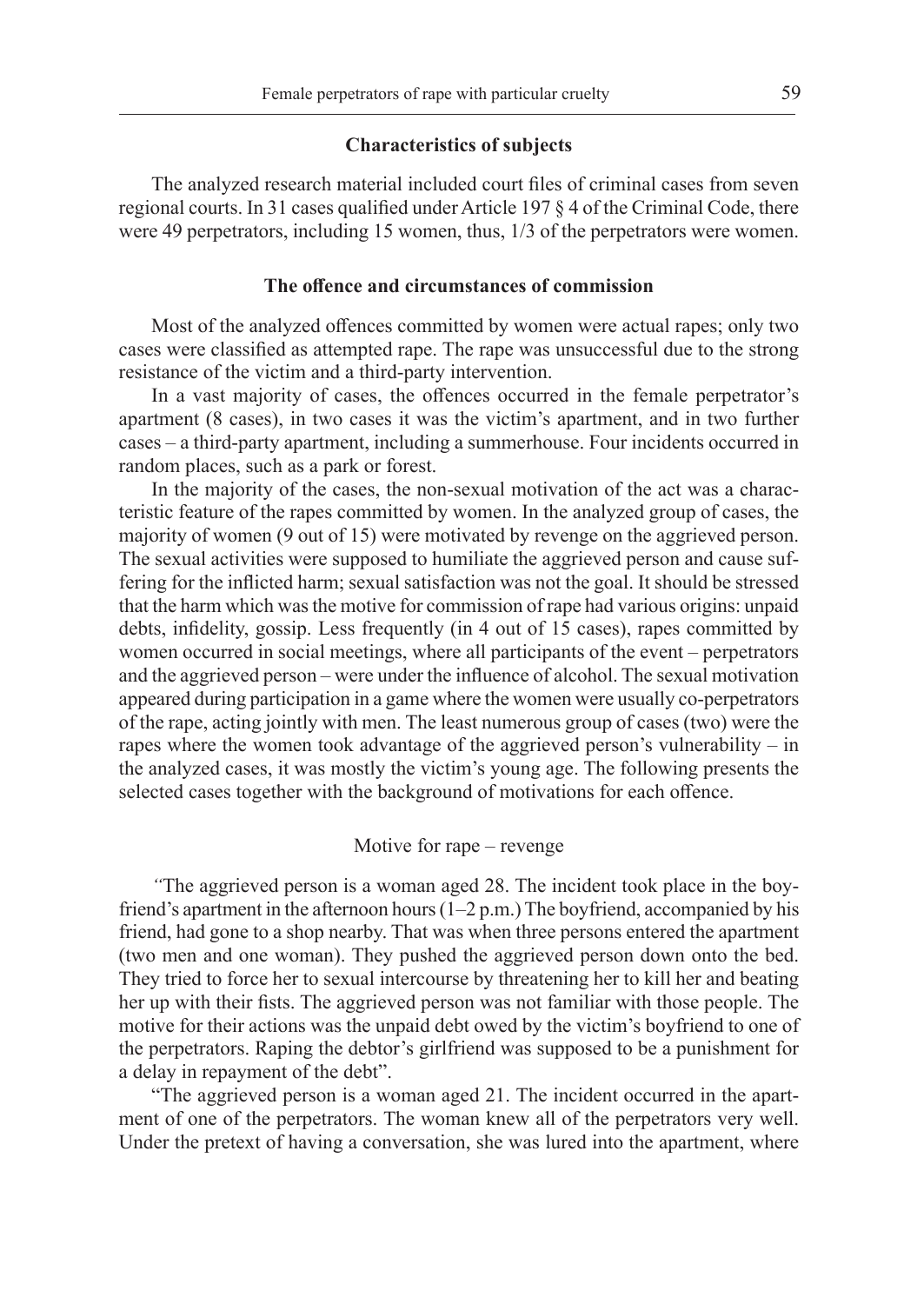two other people had been waiting. The perpetrators were one man and two women. At the moment of committing the offence, all of the perpetrators were under the influence of alcohol. They held the aggrieved person in the apartment for several hours, where she was repeatedly forced into having sexual intercourse with the man, as well as performing other sexual actions. Simultaneously, she was being beaten up brutally and abused verbally. The motive for the perpetrators' conduct was revenge. The husband of one of the perpetrators admitted to having sexual contacts with the aggrieved person".

#### Motive for rape – amusement

"The aggrieved person is a girl aged 13. The aggrieved person was at a barbecue party at her friends', where they were all drinking alcohol together. The perpetrators are a woman and a man (intimate partners), aged 33 and 25. At some point, the perpetrators pushed the aggrieved person down onto the bed and, by using force and threatening her to kill her, they forced her to sexual intercourse".

"The aggrieved person is a woman aged 30. She knew the perpetrators very well; she had met them on multiple occasions before. The perpetrators are a woman and a man (married couple). The incident occurred in the evening hours. The perpetrators and the aggrieved person were drinking alcohol together; the aggrieved person's partner left the party early due to the late hour. The aggrieved person was supposed to stay for the night at her friends'. While drinking alcohol together, the married couple suggested having a sexual intercourse all together. When the woman refused, the perpetrators tried to force her to sexual intercourse by pushing and pulling her and holding her down. Due to the aggrieved person's resistance, the attempted rape was unsuccessful and she managed to escape the apartment and call for help".

It should be stressed that all acts (rape with particular cruelty) were committed by women jointly with other perpetrators (in 5 cases there were two co-perpetrators, in 7 cases there were three co-perpetrators, in 2 cases there were five co-perpetrators, and in 1 case there were six co-perpetrators). The analysis of the relationships between perpetrators indicates that in six cases women committed the offences jointly with other men (male friends). One in four offences was committed by a woman jointly with her current partner (husband, boyfriend, intimate partner), and one in three offences – with a relative (brother, sister-in-law, brother-in-law).



Figure 1. **Relationships between perpetrators of rape**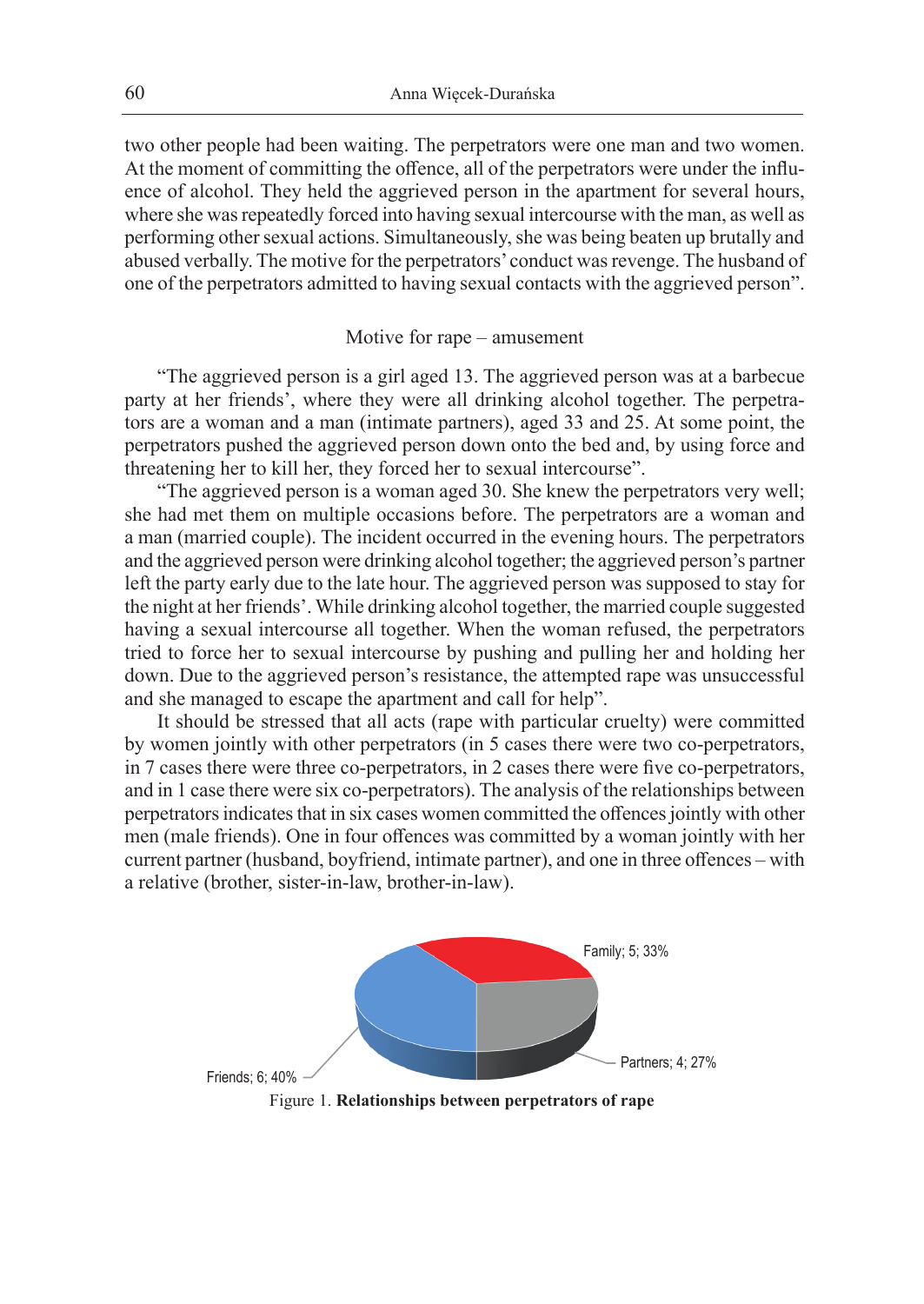An important element in assessing the degree of the co-perpetrator's fault is the fact of premeditation of the offence. In the cases where the women were perpetrators of rape with particular cruelty, vast majority of the acts (12 out of 15 cases) was premeditated and precisely planned. What the plan included was, among other things, how to lure the aggrieved person to a certain location and what tools can be used during the rape.

"The aggrieved person is a woman aged 21. The incident took place in the forest. The woman was engaged in prostitution. The perpetrators were a woman and a man (a married couple). Under the pretext of a sexual service, the victim was lured by the man into the car and driven to the forest. The woman (the man's partner) was hiding under the blankets at the back seats of the car at that time. The victim was forced to have sexual intercourse with the man in the presence of his wife and was being beaten up and verbally abused by the wife. After the sexual intercourse with the man, the female perpetrator raped the woman multiple times using a vibrator. The motive of the act was revenge. The man had used sexual services of the victim many times before. When his partner found out about this, she accused him of wasting their money and she accused the woman of theft. As a revenge, she planned the commission of rape".

"The aggrieved person is a woman aged 27. Unmarried woman with intellectual disability (diagnosed with mild intellectual disability – according to the expert witness opinion) and alcohol addiction. She knew the perpetrators very well. She consumed alcohol with them on multiple occasions. The perpetrators were two women and one man. The perpetrators were drinking alcohol with the aggrieved person and forbid her to leave the apartment, where they were staying, without their permission. During that time, they raped her multiple times and they abused her physically and mentally. They forced her to have sexual intercourse in the presence of other people, using such tools as a bottle to imitate sexual intercourse. As a result of the applied force, the aggrieved party suffered serious bodily harm (disturbance of health for more than 7 days, according to the expert's opinion)".

In reference to the proportion of all cases in which women committed rape, in most cases (8 out of 15), during the commission of rape, women used various objects to imitate sexual intercourse (rod, stick, bottle, vibrator).



Figure 2. **Manner in which female perpetrators commit rape (absolute figures)**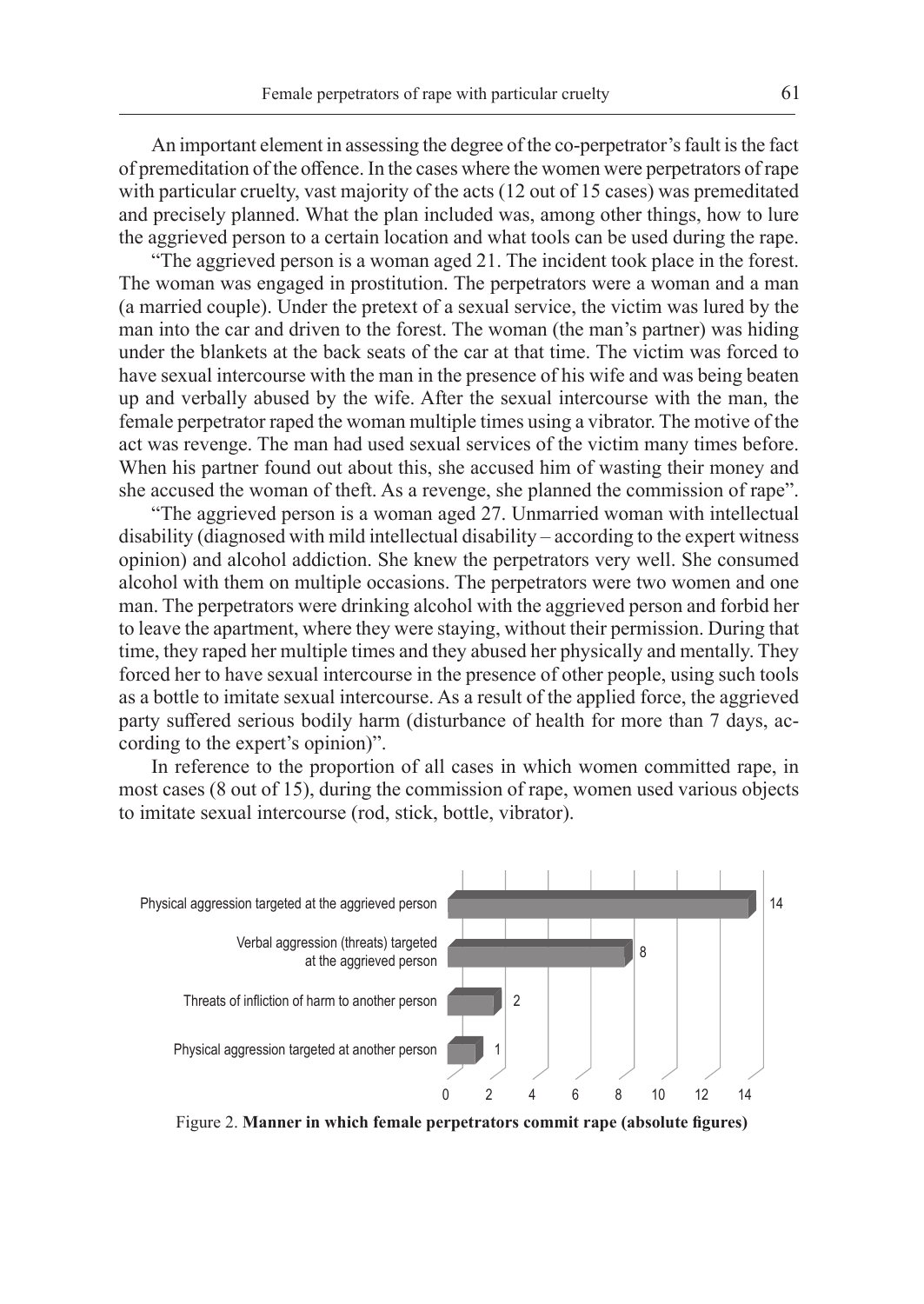The conduct of female perpetrators of sexual offences was not, at all, pure facilitation. In all cases which were the basis of the empirical data for this study, women played the leading part. In 14 out of 15 cases, women used various forms of direct physical aggression against the victim, and these were, for example, hitting with fists, kicking, pushing and pulling, holding down. In the vast majority of cases, physical aggression was accompanied by verbal aggression, verbal abuse, insulting. In individual cases, in order to force their victims to subordination, the women used threats or even physical violence towards other people who were in a close relationship with the victim.

#### Psychosocial characteristics of female sexual offenders

The analysis of the age of female perpetrators of rape with particular cruelty shows that in the vast majority of cases, those were women up to 40 years of age (86%), and half of them were below the age of 30. Only in two cases were the female perpetrators above 40 years of age (53 and 69 respectively). The youngest woman convicted for rape was 17 years old. The average age of the female perpetrators was 34 years.

Data on the marital status of female perpetrators of rape indicate that most of them (8) were in a relationship at that time; the rest of them  $(7)$  were single (unmarried  $-5$ ,  $divorced - 1$  or widowed  $- 1$ , respectively).

In terms of education, most of the women had a low level of education – half of them had only primary or lower education. A quarter of them graduated from a basic vocational school, two women had a secondary education, and one woman had a higher education.



Figure 3. **Education of female perpetrators of rape**

Among criminogenic factors accompanying commission of crimes, consumption of alcohol plays the key part. Among the women who committed rape, most of them were under the influence of alcohol during the incident (in one of the cases the perpetrator was sober, whereas in two cases it was impossible to establish whether she was or was not). Based on the analysis of the documentation contained in the case files in terms of addictions, it can be said that most women were found to be addicted to alcohol or to be abusing alcohol (in 5 and 6 cases, respectively).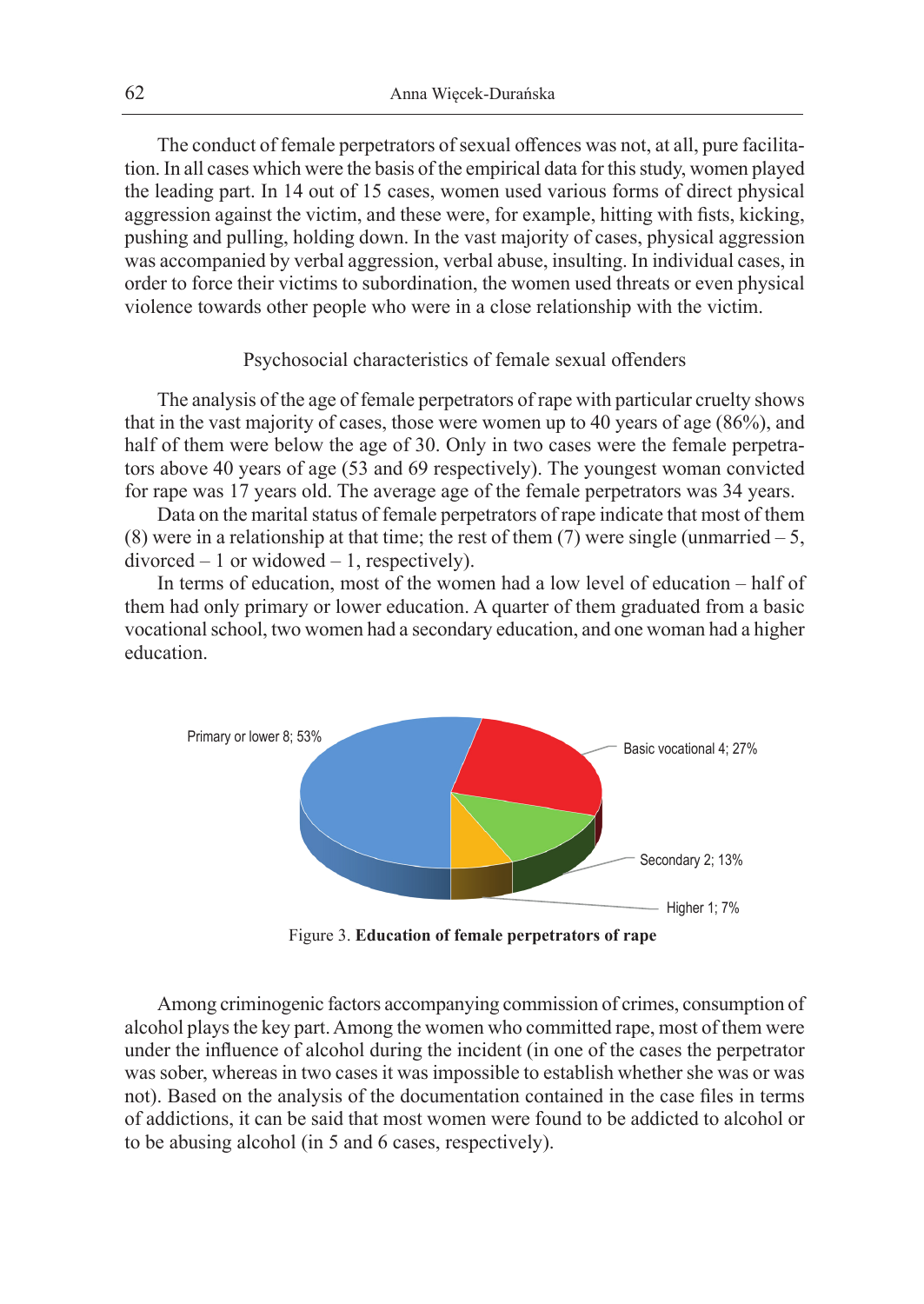Due to the type of the committed act (rape with particular cruelty), the female perpetrators were submitted to psychological or psychiatric assessments or other examinations. With regard to women who were submitted to detailed examinations, the most frequent evaluation was the psychiatric assessment (one-time or an observation if the experts were unable to develop a comprehensive opinion after a single session). Four women were submitted to psychological assessment, and three women took



Figure 4. **Types of examinations carried out on female perpetrators (absolute figures)**

sexological consultations. DNA testing was applied with regard to two women, and two women had a forensic medical examination.

All of the examined persons assessed their own heath to be good (self-assessment of the subjects). Based on the analysis of court psychological, sexological and psychiatric evaluations, the most frequent personality disorders of female perpetrators of rape have been established. It should be stressed that the data on the mental functioning were established with regard to 12 women. Comprehensive diagnostics were applied to only two of them, which means that they were submitted to psychological, psychiatric and sexological assessments.

Seven out of the 12 diagnosed women were found to have personality disorders (of various kinds). All of them were diagnosed with psychopathic personality, including three women with the epileptic type. The court psychological opinions drew the attention to other co-existing disorders, such as adjustment disorders, "checked infantilism", "hysterical feature".

Tests aimed at assessment of intellectual functioning were carried out with regard to six women. Two women were diagnosed with intellectual disability (moderate and mild, respectively). In both cases the level was at the bottom of the threshold. The question of sanity was assessed with regard to four women, and those were the women diagnosed with mental retardation or a low intellectual ability<sup>2</sup>. Limited sanity

<sup>2</sup> With regard to intellectually disabled persons, it is mandatory to assess their sanity (legal basis: Article 31 of the Criminal Code).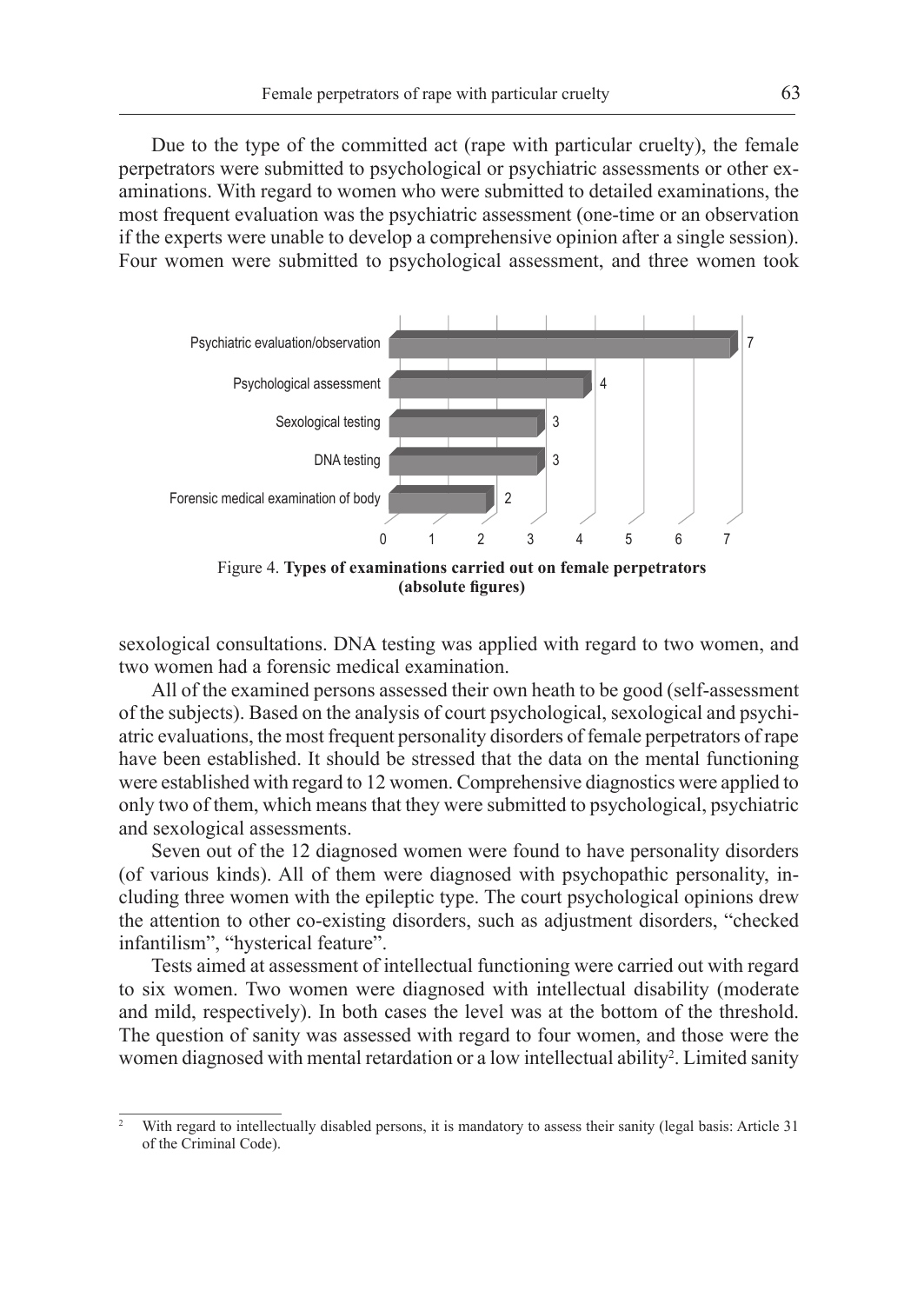was established with regard to three of the examined women (two of them with considerably diminished capacity, and one – mildly diminished). In the remaining cases (1 subject where insanity was excluded), it was found that the female perpetrators were of completely sane mind at the time of the offence.

Examination of the court files concerning women convicted for rape with particular cruelty included analyzing the data pertaining to the manner of social functioning of the women, as well as analyzing their previous criminal records. It turned out that among all of those women, three of them had had previous experience with crime. One of them was charged with rape, which is a similar offence. The remaining cases were robbery with violence and taking part in a brawl or a beating.

#### Characteristics of the aggrieved persons

The offence of rape can be committed by multiple acts, which means that in addition to the very rape, the perpetrator's actions may also qualify as other offences, such as robbery with violence, causing disturbance of health, theft, etc. Also, there can be multiple perpetrators or multiple victims. The analysis of empirical data on aggrieved persons in cases of rape where a woman was one of the perpetrators indicates that these are mainly acts targeting one person. There were only two cases with two victims of rape and, in both cases, the victims were both a man and a woman (in both cases, a couple). In the majority of cases, the aggrieved persons were women (9 cases). Men constituted slightly more than  $\frac{1}{4}$  of the aggrieved persons (4 cases).

Analysis of data pertaining to the age of the aggrieved persons (as of the time of the incident) indicates that in the vast majority of cases (67 %) those were young persons of less than 30 years of age, with a third of them being below 15. Five of the aggrieved persons were more than 30 years old at the time of the incident (two persons were 48, one person – 49, two persons – 62, respectively). Most of the aggrieved persons were unmarried (9 cases), which is not surprising due to their young age.

The literature on that subject highlights the fact of the victim's earlier acquaintance with the perpetrator. Looking at the female sexual offenders, in the vast majority of cases, the women knew the aggrieved person. In only two cases (out of 15), the aggrieved person was a stranger to the female perpetrator. However, it should be stressed that the acts were committed by women jointly with other persons (men), and the victim was in some sort of relationship (acquaintance) with the other perpetrator. Detailed analysis of the empirical data concerning the relationships of the aggrieved person and the female perpetrator of the offence indicates that, in most cases (7), it was a friendly association – fellowship. In two cases, the perpetrator and victim were related (daughter, step-daughter). Also, in other two cases, the aggrieved person was living in close vicinity, and in two following cases – he or she knew the perpetrator by sight.

Particulars of the aggrieved persons were also gathered for the purposes of this study. The case files did not always contain all information that was relevant from the research point of view. However, I managed to establish certain characteristic traits of the aggrieved persons. In terms of education, information relating to six people has been established. All of them had a primary or lower education, three of them were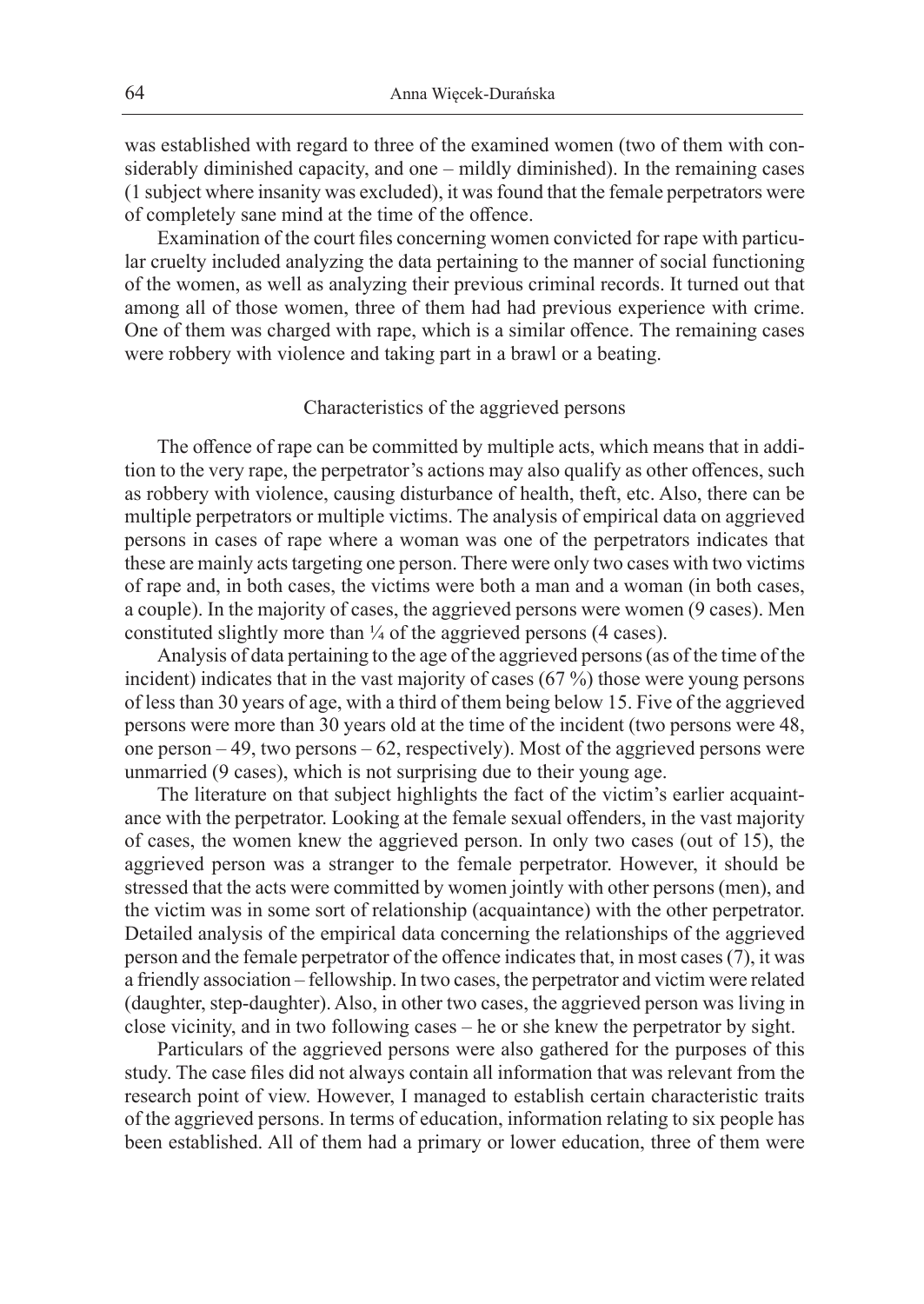during the primary education, two other persons never graduated from high school. One person was diagnosed with mild intellectual disability and three were found to be addicted to alcohol. Two persons had the negative reputation of being "promiscuous" (one of them was a prostitute).

It seems relevant from the court's perspective whether the aggrieved person was under the influence of alcohol or other substances during the incident. The reason why this issue is raised is not to stigmatize the aggrieved person or shift the responsibility for the crime from the perpetrator onto the victim; it is, in fact, to show how the perpetrator takes advantage of the alcohol intoxication or even deliberately causes such intoxication. In the examined population, most of the aggrieved persons (9) were under the influence of alcohol during the offence. One in four of the victims was held by the perpetrators for many hours and was sexually abused multiple times. In one of the cases it took as long as three days.

Nearly all of the aggrieved persons, in their testimonies as well as during the proceedings before court, pointed out to the moral aspect of the harm that had been inflicted to them. Only one person (the one engaged in prostitution) said that she suffered physically, but not morally. Also, one of the aggrieved persons did not suffer any physical injuries but highlighted the aspect of mental damage. In the remaining cases, the victims did suffer physical injuries. Six of them were inflicted minor injuries (bruises, abrasions, scratches), four of them – moderate injuries (classified as injuries causing disturbance of health for up to seven days), and four persons suffered serious injuries (causing disturbance of health for more than seven days) – two of those died.

#### Characteristics of proceedings

During the proceedings, in three cases there were events where the female perpetrators of rape tried to intimidate, bribe or persuade the aggrieved persons to change their testimonies. Preventative measures were used against the female perpetrators who were found in the above-mentioned situation, as much as the other ones. Preventative measures were not applied only with regard to one woman; 13 women were taken into custody for preventive detention; police surveillance and financial guarantee were applied to one of the women.

One in three women confessed to committing the act of which she was accused. Most of them, however, during the proceedings tried to present themselves in a more favorable light and diminish their role in the committed crime. The vast majority of women (11), during the proceedings, presented an attitude of shifting the responsibility onto the aggrieved person and discrediting him or her as an addicted person leading an "obscene" lifestyle.

Other issues that were analyzed, in addition to aspects relating to female perpetrators' conduct, characteristics of the offence and psychosocial features of aggrieved persons, were the selected pieces of information concerning the proceedings before court and the penalties imposed on the women. The breakdown of data indicates clearly that in most cases (12), the women were convicted for rape and sentenced to immediate deprivation of liberty. In only one of the cases the penalty was conditionally suspended deprivation of liberty, and in two cases there was a different penalty.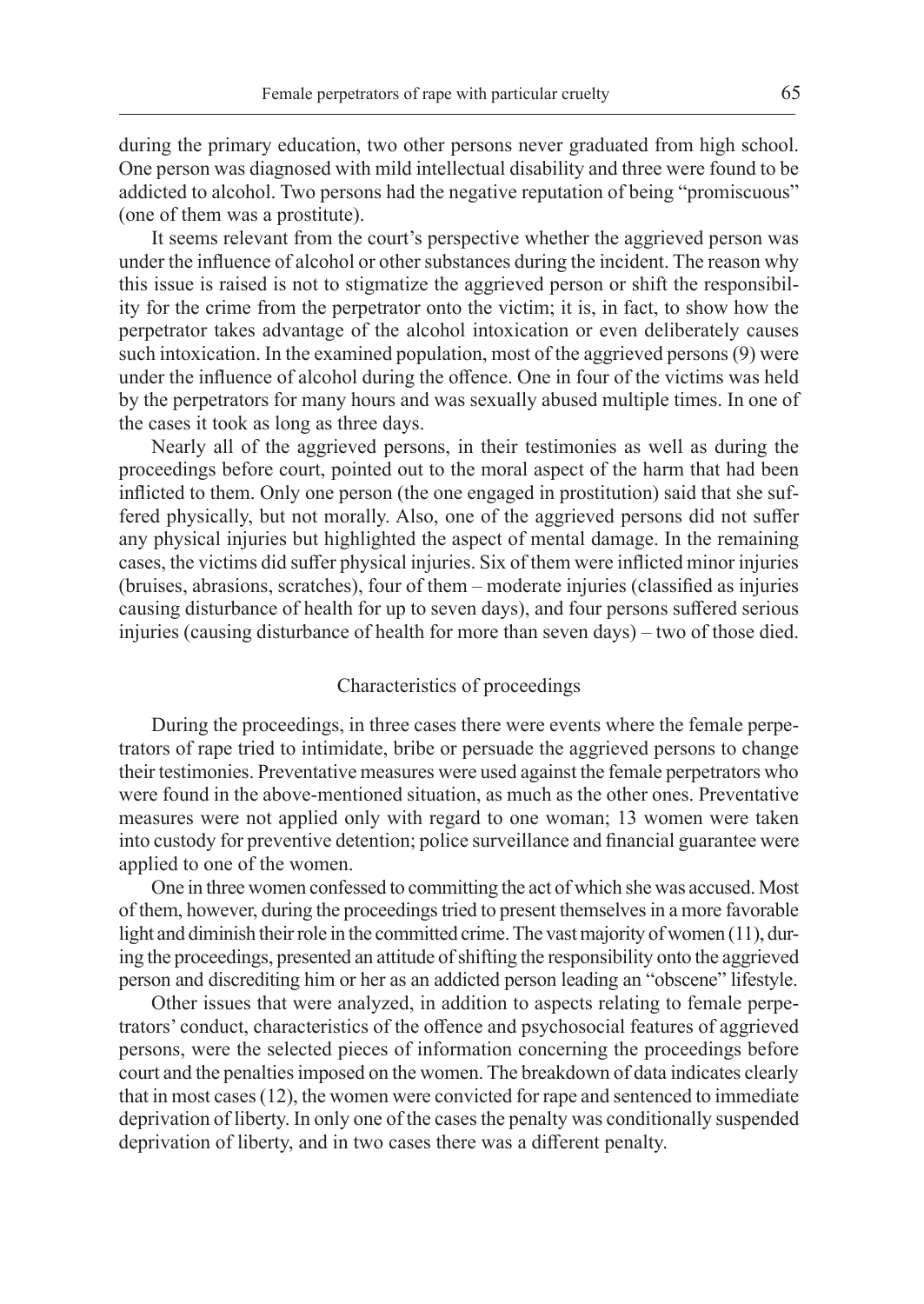

The penalty of immediate deprivation of liberty imposed by the courts on female perpetrators of rape ranged from 3 to 5 years<sup>3</sup>, which is the bottom of the threshold provided in the statute for this type of crime. Only in two cases was the penalty higher, and it was 6 and 12 years respectively. Three women were imposed the conditionally suspended penalty of deprivation of liberty for two years and were placed under probation with a probation period of 4 years. Detailed breakdown is presented in Table 1.

| Measure of penalty imposed | Number of convictions |
|----------------------------|-----------------------|
| 3 years                    |                       |
| Between 3 and 4 years      |                       |
| Between 4 and 5 years      |                       |
| More than 5 years          |                       |
| Other penalty              |                       |

Table 1. **Measure of penalty of immediate deprivation of liberty**

From the research perspective, it was important, on the one hand, to present the characteristics of the female perpetrators of rape and to grasp the peculiarity of the offences committed by women, but also to capture any potential differences in the treatment of female offenders by the justice system. For this reason, I analyzed the statements of grounds of the issued judgments with a special focus on arguments raised by the judges as factors mitigating or aggravating the type and measure of the penalty imposed.

The argument that was most frequently put forward by the court in favor of "mitigation of the penalty" was the fact that the convicted women had had no previous criminal records (this argument was raised in one third of the cases – in 5 cases). In two cases, the court took into consideration the fact that the convicted women had

<sup>3</sup> Following the amendment of the Criminal Code in 2010, the minimum measure of penalty for the crime of rape with particular cruelty was changed from 3 years to not less than 5 years of deprivation of liberty (Dz. U. (Journal of Laws) of 2009 No. 206, item 1589, Article 1)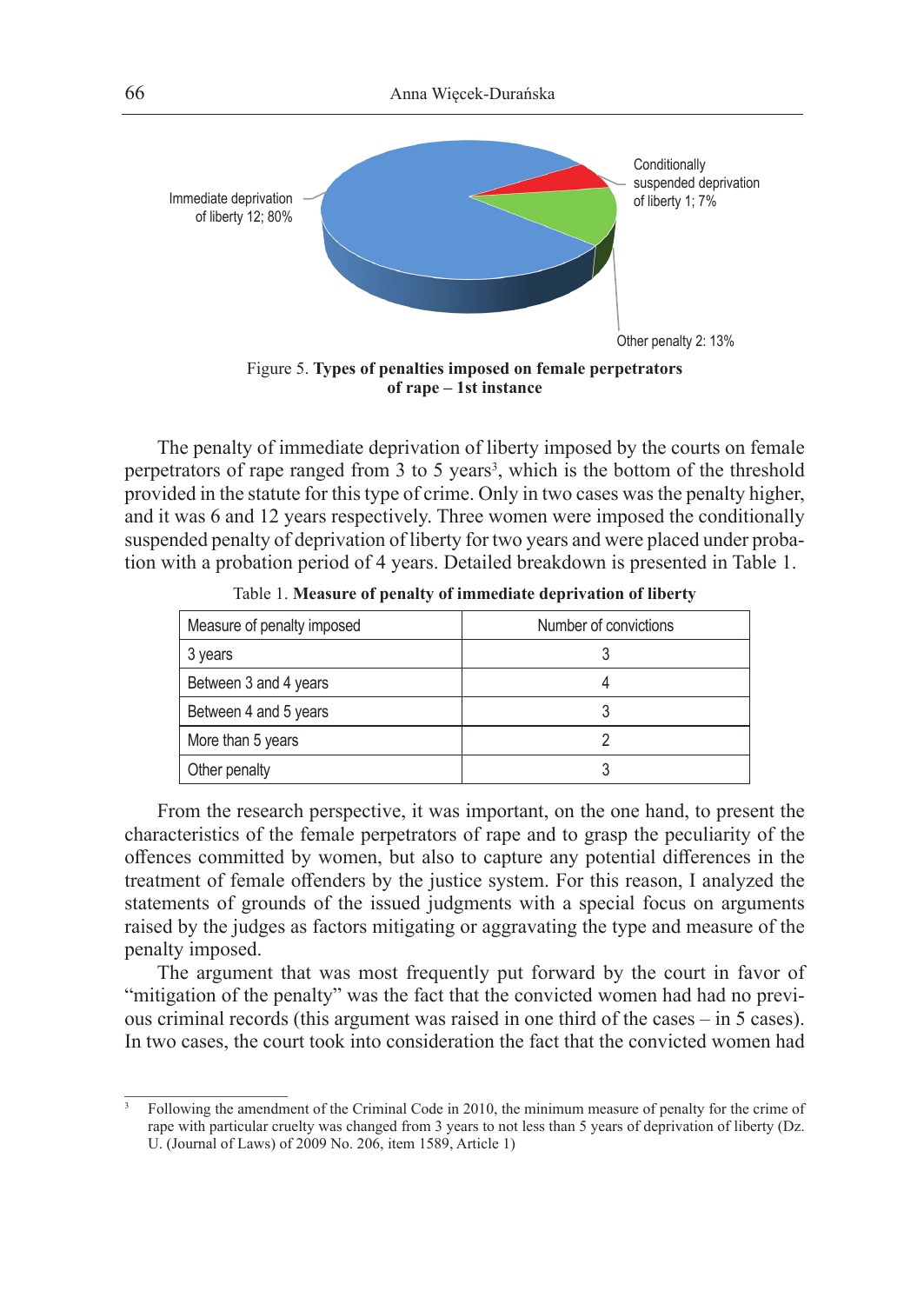had a good reputation, and in the following five cases – the manner of commission of rape (no physical injuries inflicted to the aggrieved person, "no «severe» violence on the part of the female perpetrator, no sexual contact, no rape – only attempted rape"). The court found no mitigating circumstances for three of the convicted women.

As mentioned above, the statements of grounds of the judgments were analyzed also in terms of arguments in favor of aggravation of the penalty imposed. The argument that was used the most frequently was the commission of the crime under the influence of alcohol (6). In addition, attention was given to other features of the crime, such as: social harmfulness of the act  $(4)$ ; intentional crime committed with high brutality  $(2)$ ; and the traits of the convicted women, such as: previous criminal records (2 women), bad reputation in their environment (2 women), not showing remorse (2 women). It was also relevant for the court to look at the aggrieved person himself/herself, as the aspect of the victim's strong psychological trauma was taken into account (2 women).

The aggrieved persons are instructed about their right to be notified about the convict being released from the penal institution when the term of the immediate deprivation of liberty ends or in the event of an early release. In the majority of cases, the aggrieved persons were duly instructed about this right. The procedure was not followed in only one of the cases. None of the aggrieved persons filed a motion for a notification about the perpetrator's release from the penal institution.

Furthermore, the judgments were appealed against in the majority of the analyzed criminal cases (13). In all cases, the parties lodging the appeal were the female perpetrators of rape and their attorneys. In six cases, the appealed judgment issued in the first instance was fully upheld by the court. In one case, the judgment was revoked and the case was referred back for reconsideration. In three cases, the court changed the judgment, and in two cases the legal classification of the offence was changed.

The changes of the legal classification consisted in classifying the act as group rape instead of rape with particular cruelty. In terms of the change of the judgment, in one of the cases the length of the penalty imposed on the perpetrator was reduced, and in two cases the same measure of penalty was upheld and, in addition, deprivation of public rights was imposed.

#### **Discussion and conclusions**

The gathered empirical data made it possible to present the issues relating to sexual violence of women. Although the research was concerning 15 criminal cases in which women were charged with rape with particular cruelty (Art. 197 § 4 of the Criminal Code), it should be stressed that those were all the cases from 2005–2012 in which such offence was committed. As the data analysis shows, the participation of women in all convictions for rape with particular cruelty was a significant percentage, as one in three offences had a female perpetrator.

What seems to be typical for female perpetrators of rape with particular cruelty was the non-sexual motivation. In few cases did the women, jointly with their partners (husband, intimate partner) induce or attempt to induce the aggrieved person to have sexual intercourse, where the act was motivated sexually, and the consumption of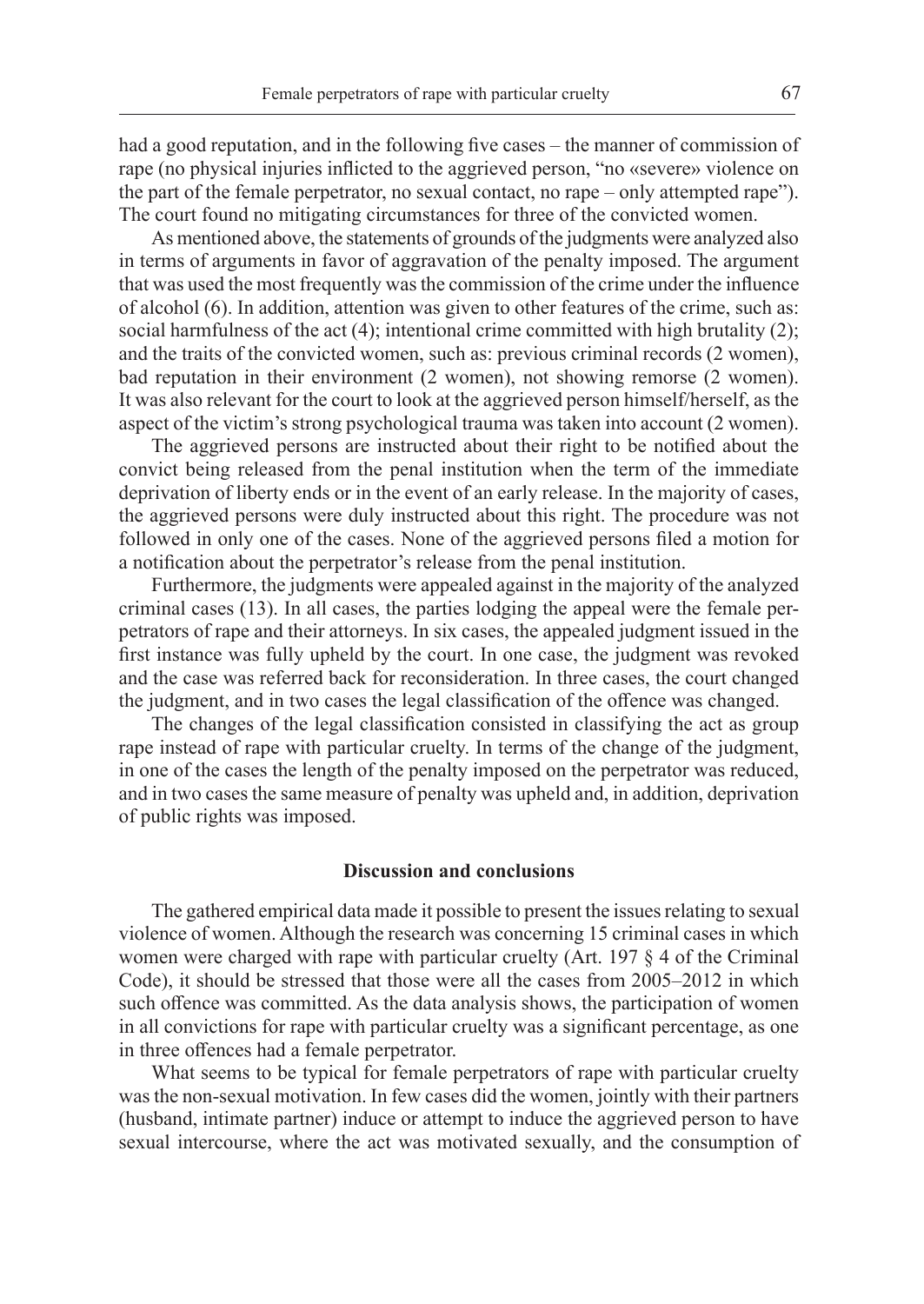alcohol affected the perpetrators' ability to control their urges. The motive that came up the most frequently was revenge. The rapes were committed as a revenge, either on the aggrieved person himself/herself, or on a person with whom the aggrieved person was in a close relationship. The acts motivated by revenge could be found also among male perpetrators, however, that is in a significantly lower percentage – it does not exceed 10% of all offences under that Article [23].

The common denominator for crimes committed by women (rape with particular cruelty) was the manner in which the act was performed. All of the offences were committed in a group, jointly with other men. The vast majority of women used various objects to perform the rape, that is, to imitate sexual intercourse. It should be signalized at this point that offences committed by men also involved application of dangerous objects (70%) [23, p. 177], however, in most of these cases, the items were not used to imitate sexual intercourse (penetration of the body), but to overcome the resistance of the aggrieved person.

The characteristics of the relationships between the perpetrators and the victim appear to be similar in the case of male and female perpetrators. Most of the aggrieved persons knew the perpetrators of rape. The female criminal activity was slightly different in terms of the location where the offence was committed. Due to the sexual motivation of the act in the male group of offenders, besides the perpetrator's or the victim's apartment, the places where the rape was committed included also random locations, such as the park, forest, street. In the case of women, the prevalent location was the apartment of one of the perpetrators. Random places (park, forest) occurred very rarely and if so, the offences were motivated by revenge and they were planned in great detail, so, in fact, the locations were not selected randomly.

Another interesting discovery is the result of the study in relation to certain aspects of the preliminary proceedings, court trial and the penalties imposed. Rape with particular cruelty is a very serious crime, which is reflected in the measure of penalty envisaged in the Criminal Code for this type of offence. To emphasize this fact, in 2010 the legislator decided to increase the minimum term of imprisonment from 3 years to no less than 5 years. On the basis of the obtained results I can say that the penalty of deprivation of liberty imposed on women for rape with particular cruelty was between 3 and 5 years, and this measure was at the bottom of the threshold of punishment applicable in 2005–2012. On the other hand, the average penalty imposed on men for a similar offence was between 5 and 6 years [23]. There are certain differences which can be seen in terms of specialized examinations of the convicts. The analysis of the case files indicates that female perpetrators of rape with particular cruelty are less frequently submitted to specialized psychological, sexological or psychiatric assessments aimed at verification of potential disorders. In-depth diagnostics were performed only with regard to the intellectually disabled women, and the examination was aimed at assessment of sanity as provided for in Article 31 of the Criminal Code. It could be assumed that the differences do not result from the very inclinations concerning the perpetrator's gender, but from other factors characteristic to the female perpetrator's actions. The fact is that the women were being sentenced for the very first time, and those who had had criminal records, had not been involved in offences against sexual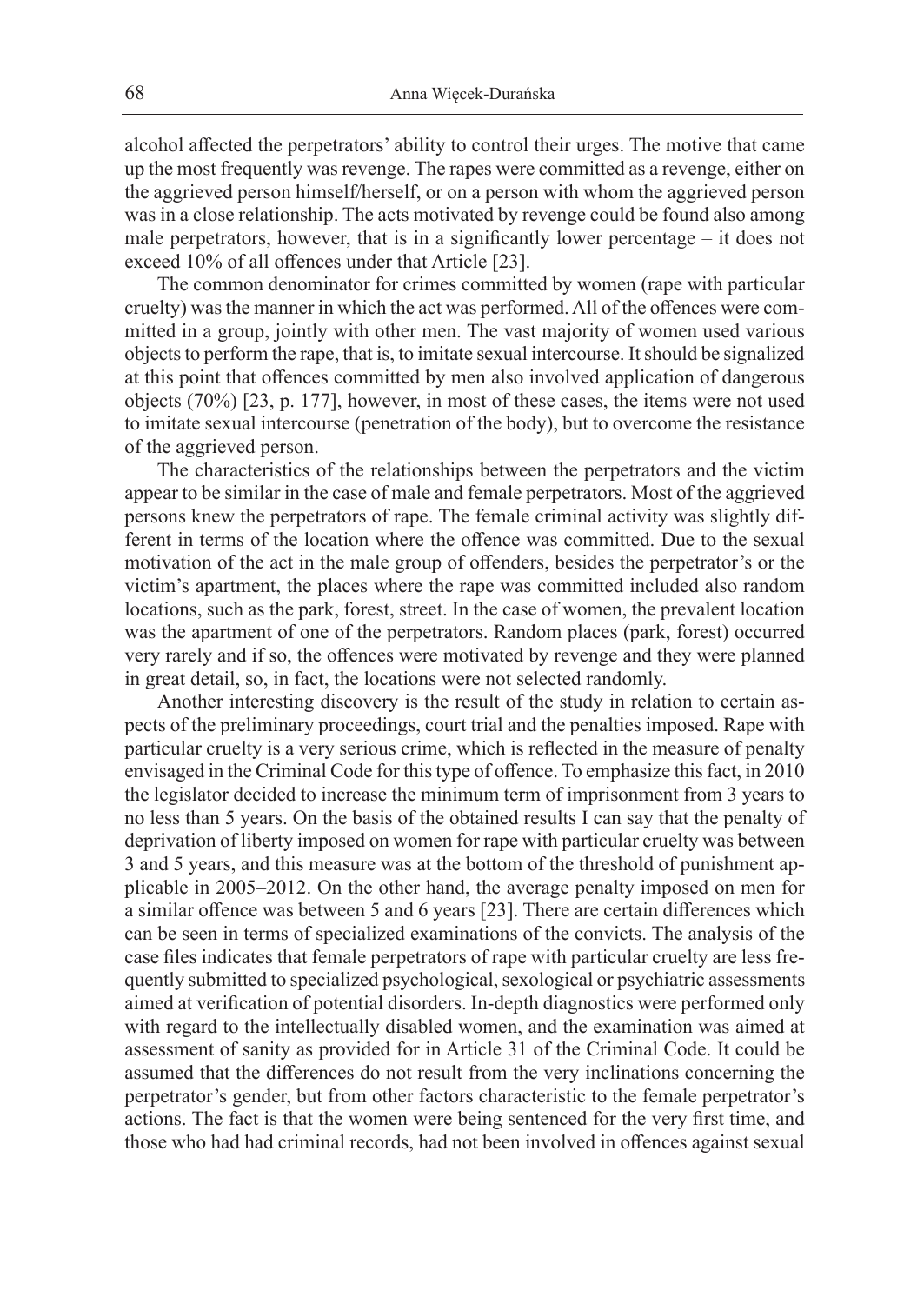freedom. What can be seen in male perpetrators, in turn, is repeatability of similar offences, which can indicate disorders in some areas, such as sexual preferences. It should be noted that almost all acts were committed by women under the influence of alcohol and this factor was almost completely disregarded in the proceedings. This issue is significant from the perspective of serving the penalty of immediate deprivation of liberty. Although the applicable law provides that every person convicted for sexual offences must serve the penalty of deprivation of liberty in conformity with the rehabilitation program, performing relevant diagnostics could definitely make it easier and faster to apply appropriate procedures towards the convicts in the penal institutions.

To sum up, it should be stressed that the results of analyses of cases of rape with particular cruelty committed by women and men indicate certain differential characteristics. Criminal activity of men is distinguished by a more diverse nature of acts in terms of the aggrieved persons (their age, gender, education, status) and circumstances of commission of the rape (revenge or sexual motive). Criminal activity of women, in turn, is more homogeneous in terms of the nature of acts (place of commission, personal features of the aggrieved persons, personal features of the female perpetrator), and is distinguished by a similar mode of action (usually revenge). Therefore, it should be stressed that it seems to be a myth that women usually take a passive role of a helper or observer in the commission of sexual offences. In the analyzed cases, women took an active, aggressive and often-times dominating role in both planning and execution of the act. Also, the analysis has indicated that the penalty of immediate deprivation of liberty was a bit shorter for women as opposed to men.

The presented results of the study portray a female perpetrator of rape in a different light than previous studies did, however, it should be stressed that the analysis results should be further examined and extended by including cases not only of rape with particular cruelty, but other offences as well. It would be unquestionably beneficial to compare these results with data concerning similar criminal activity of men [24].

#### **References**

- 1. Lombroso C, Ferrero W. *Kobieta jako zbrodniarka i prostytutka*. Warsaw: Hieronim Cohn Publishing House; 1895.
- 2. Cabalski M. *Kobiety jako sprawczynie przestępstw i aktów przemocy*. Probacja. 2013; 3: 27–85.
- 3. Heidensohn F. *Women and crime*. London: Macmillan; 1985.
- 4. Thomas WI. *Sex and society: Studies in the social psychology of sex*. Chicago: University of Chicago Press; 1907.
- 5. Pollak O. *The criminality of women*. New York: Barnes; 1950.
- 6. Dalton K. *The premenstrual syndrome*. Springfield: Charles C. Thomas; 1971.
- 7. Beauvoir S. *Druga płeć*. Warsaw: Jacek Santorski and Co Publishing House; 2003.
- 8. Błachut J. *Sądowy wymiar kary wobec kobiet*. Krakow: Jagiellonian University; 1998.
- 9. Spett K. *Psychopatologia szczegółowa*. In: Cieślak M, Spett K, Wolter W. *Psychiatria w procesie karnym*. Warsaw: Legal Publishing House; 1968. p. 238–479.